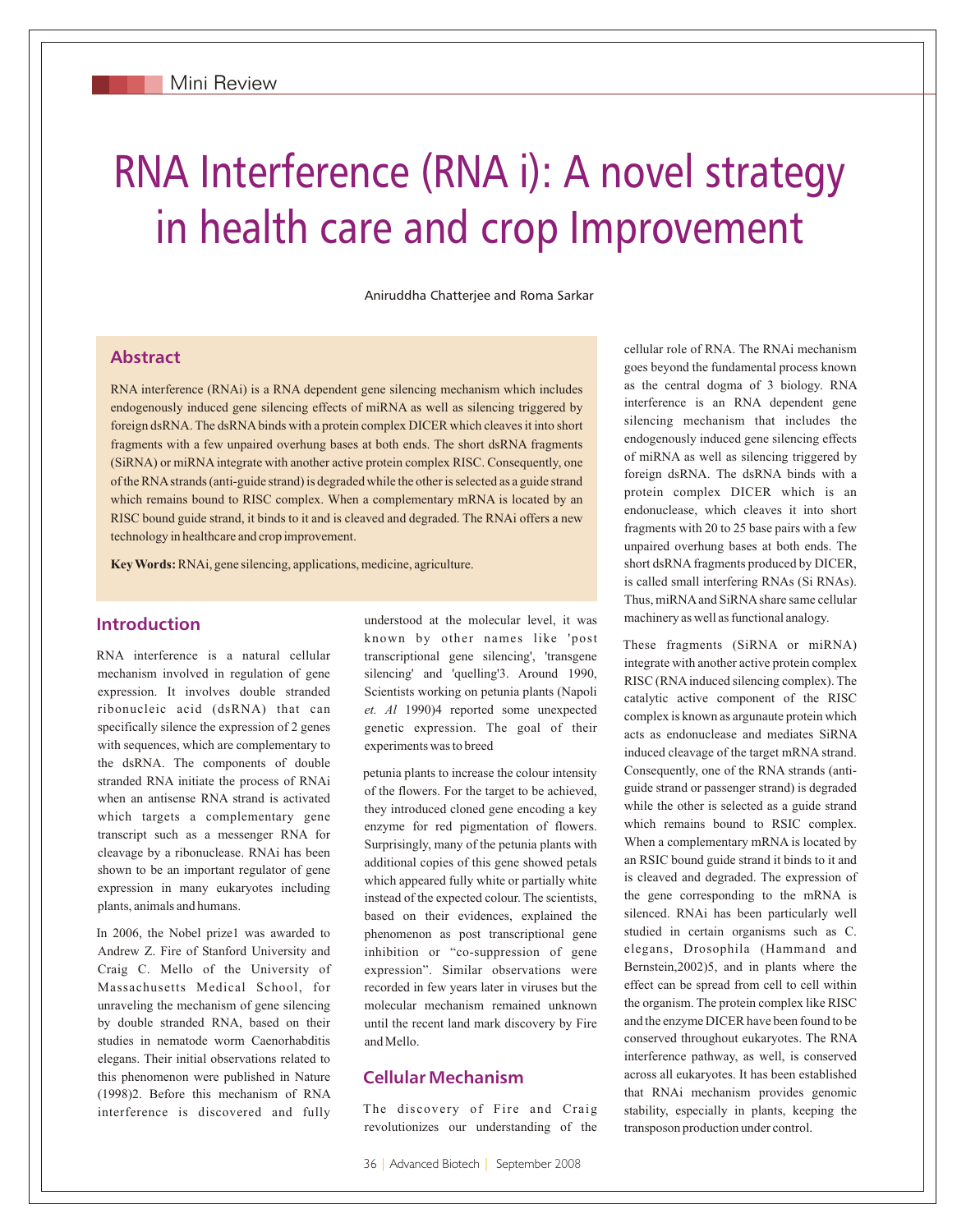### **Applications in Medicine**

The discovery of RNAi makes it a valuable experimental tool for its ability to selectively reduce the expression of an individual gene in a cell. Synthetic dsRNA can be injected to the cell to artificially produce RNAi. RNAi can be used for large scale screens that systematically turn off each gene in the cell in order to identify the necessary components of a particular cellular process. It may be possible to exploit RNA interference in medical therapy. However interferon response in mammalian cells interfere with the introduction of long dsRNA strands; the use of short interfering RNA mimics has been more successful.

There has been, already, a considerable progrees in its application in treatment of macular degeneration and respiratory syncytial virus, which already reached the level of clinical trial developed by Sirna Therapeutics and Alnylam Pharmaceuticals respectively<sup>6</sup>. In another study, RNAi has also been shown to cause the reversal of induced liver failure in mouse system. The applications of RNAi holds promise in antiviral therapies, including the suppression of viral gene expression in cancerous cells<sup>7</sup>, knockdown of host receptors and coreceptors for  $HIV<sup>8</sup>$ , the silencing of hepatitis  $A^9$  and hepatitis B genes<sup>10</sup>, silencing of influenza gene expression $\mathbf{u}$ , and inhibition of measles viral replication $12$ .

It is considered to be effective in treatment of neurodegenerative diseases particularly focussed on polyglutamine diseases such as Huntington's disease<sup>13</sup>. Other applications that are considered promising are to treat cancer by silencing genes- differentially upregulated in tumor cells or genes involved in cell division $14,15}$ . A major area of concern, however, associated with RNAi application is that it poses a risk because of its potent "offtarget" effects in which a gene with a coincidentally similar sequence to the targeted gene is also silenced. About 10% error, due to this off-target mechanism, has been estimated in a computerised genomic study (Qui and Lane,  $2005$ <sup>16</sup>. In an experimental study, application of RNAi in treatment of liver disease in mice resulted high death rates in the 5 experimental animals

which is considered an outcome due to "oversaturation" of the dsRNA pathway (Salazar and Kay,  $2006$ )<sup>17</sup>.

#### **Applications in Agriculture**

RNAi holds potential too in genetic engineering of crop plants particularly, targetting to reduce level of natural toxin products. The techniques are advantageous in plants for their stable and heritable RNAi phenotype.

The application of RNAi proved successful in a major way, in cotton plant (Sunilkumar *et*   $a<sup>1</sup>,2006$ <sup>18</sup>. The cotton seeds are rich in dietary protein but unsuitable for human consumption because of its toxic terpenoid product, gossypol. RNAi has been used to produce cotton stocks with seeds containing lower levels of delta-cadinene synthase, a key enzyme in gossypol production, without cyanogenic substance in cassava plants (Siritunga and Sayre,  $2003$ )<sup>19</sup>. Efforts have been also directed to improve many other useful crop plants, keeping in view a specific target as above, by use of RNAi. (Le *et al,*  $2006$ <sup>20</sup>

## **References**

- 1. Daneholt, Bertil., Advanced information RNA interference: The nobel prize in physiology and medicine 2006. www.Nobelprize.org
- 2. Fire, A., Xu, S, Montgomery, M., Kostas, S., Driver, S., Mello, C., Potent and specific genetic interference by double-stranded RNA in Caenorhabditis elegans Nature,1998,391(6669):806-11.
- 3. Romano, N., Macino, G., Quelling: transient inactivation of gene expression in



Figure - RNAi mechanism: The mRNA degrading pathway

affecting the enzyme's production in other parts of the plant, where gossypol is important in preventing damage from plant pests.

By using the same technique it has been possible to reduce linamarin content, a Neurospora crassa by transformation with homologous sequences. Mol Microbiol,1992, 6 (22): 334-353.

4. Napoli, C., Lemieux, C., Jorgensen, R., Introduction of a chimeric chalcone